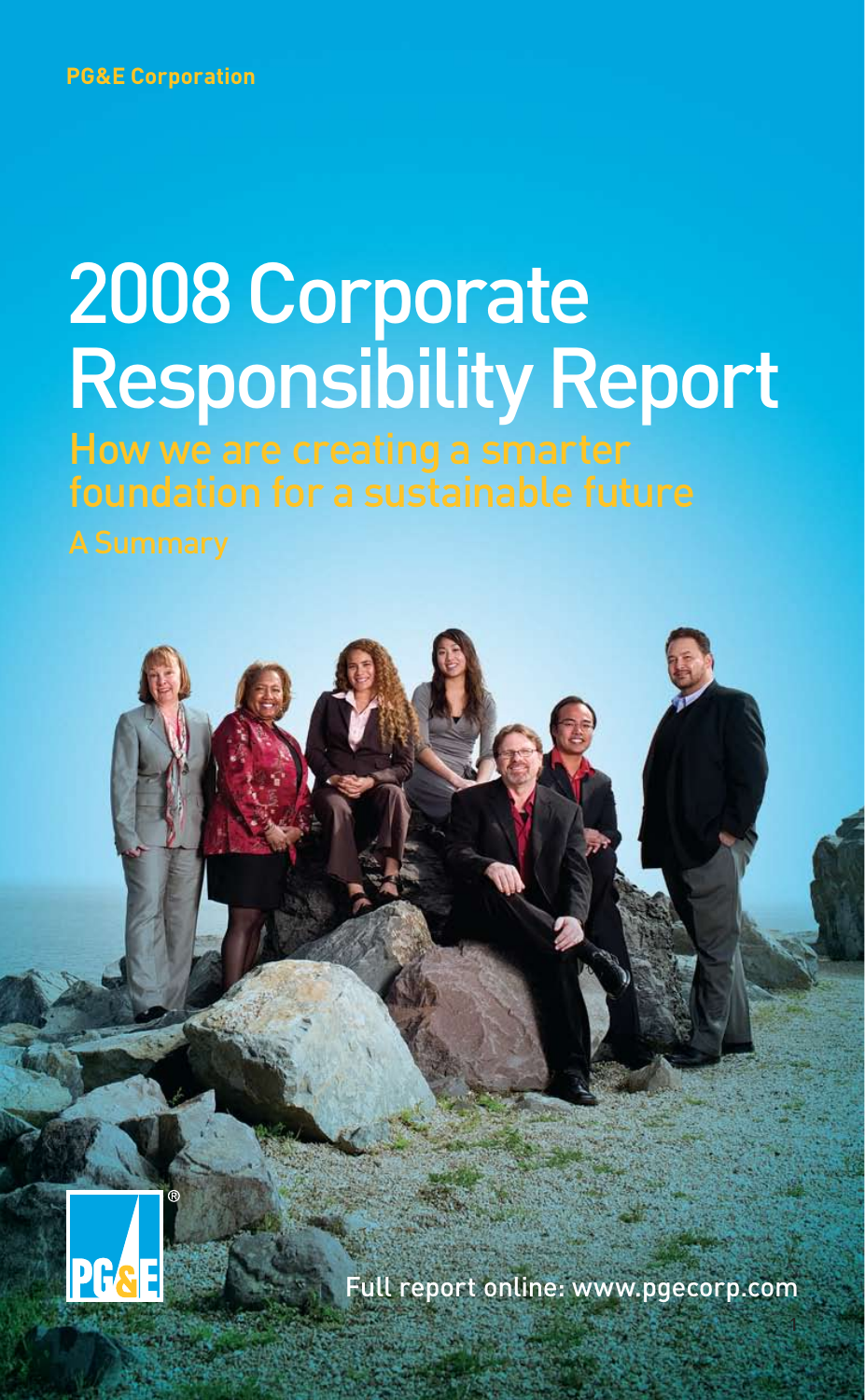## **Letter From the Chairman and CEO**

PG&E's commitment to corporate responsibility has never been more tightly interwoven with our near- and long-term prospects for success.

More than ever, our many stakeholders are counting on PG&E, not just to deliver essential services, but also to be a force for progress on challenges like clean energy and climate change, a steady source of support in our communities and a provider of that most valuable of all commodities today, opportunity. We embrace this call to action, because our vision and values tell us it is the right thing to do, and because we believe it is the best way for us to ensure PG&E's long-term ability to create value for all of its stakeholders.



This Summary Corporate Responsibility Report provides some examples of the many ways in which PG&E and its employees are working to meet our responsibilities and make positive contributions to the quality of life in the areas where we live and work.

We appreciate your ongoing interest in PG&E. As always, we invite you to learn more at **www.pgecorp.com**, and we welcome your feedback.

Sincerely,

4 G. Die

Peter A. Darbee

Chairman of the Board, CEO and President PG&E Corporation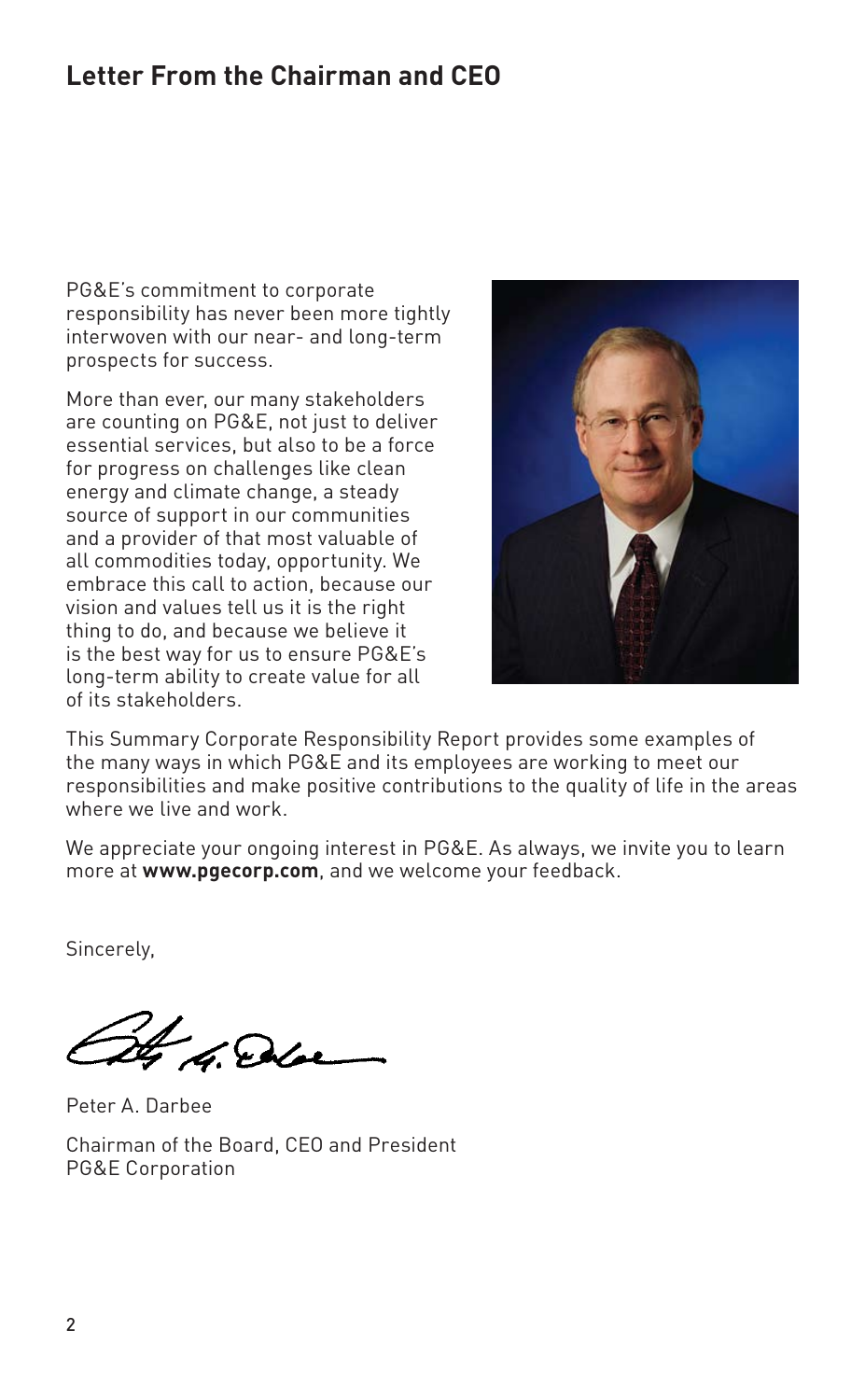# **Company Overview**

PG&E Corporation is the parent corporation for Pacific Gas and Electric Company, which provides safe, reliable and environmentally responsible gas and electric service to approximately 15 million people throughout northern and central California. PG&E had approximately \$40.86 billion in assets as of December 31, 2008, and generated revenues of approximately \$14.63 billion in 2008.

#### **Headquarters Location**

San Francisco, CA

#### **Service Area**

70,000 square miles in northern and central California

#### **Service Area Population** 15 million people

**Electric Distribution Customer Accounts** 5.1 million

#### **Natural Gas Distribution Customer Accounts** 4.3 million

#### **Employees**

Approximately 21,670, including about 14,650 employees covered by collective bargaining agreements with three labor unions:

- $\blacksquare$  IBEW, Local 1245
- **ESC/IFPTE, Local 20**
- <sup>n</sup> SEIU, Local 24/7

#### **System**

159,686 circuit miles of electric transmission and distribution lines and 48,435 miles of natural gas transmission and distribution pipelines; approximately 6,800 megawatts (MW) of generation, including the Diablo Canyon nuclear power plant and one of the largest hydroelectric systems in the country.

## **Industry-Wide Challenges**

Achieving our vision depends on managing our business sustainably amid a multitude of ever-evolving, real-world challenges:

- $\blacksquare$  Helping customers weather the nation's economic crisis
- $\blacksquare$  Fostering the transition to a lowcarbon economy

#### **PG&E's 2008 Electric Power Mix Delivered to Retail Customers\***



\* PG&E purchased more electricity than usual from the wholesale market in 2008. California regulators require us to assume that a certain portion of these market purchases comes from coal-fired generation and renewable resources. As a result, the chart shows an increase in coal-fired generation, although PG&E's direct purchases of coal remain minimal at 1.7%. Additionally, 12 percent of PG&E's delivered energy came from Renewable Portfolio Standard (RPS)-eligible resources; the chart shows 14 percent, reflecting an additional 2 percent from open-market purchases that do not count toward the state's RPS target.

#### **PG&E's 2008 Total Eligible Renewable Resources\*\***



\*\* As defined in Senate Bill 1078, which created California's RPS, an eligible renewable resource includes geothermal facilities, hydroelectric facilities with a capacity rating of 30 MW or less, biomass, selected municipal solid waste facilities, solar facilities and wind facilities.

- $\blacksquare$  Expanding supplies of renewable energy
- $\blacksquare$  Finding solutions to state and regional water shortages
- $\blacksquare$  Expanding and modernizing our nation's energy infrastructure
- Satisfying growing demands for natural gas
- $\blacksquare$  Recruiting and training the next generation of skilled workers our industry needs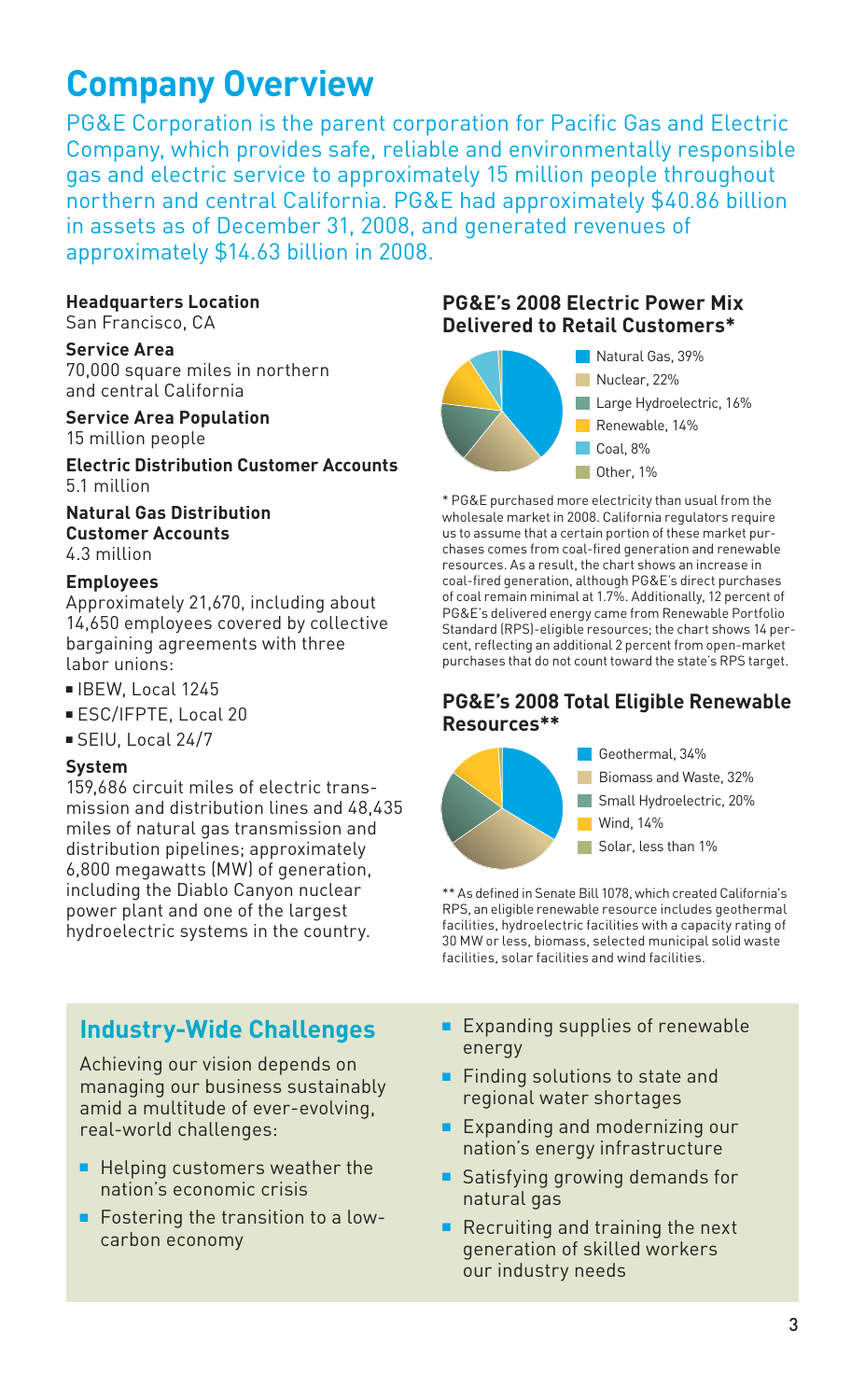## **Our Business**

PG&E is at the forefront of the thinking and the early steps to usher in a new energy economy. We are making investments with our eye on the emergence of a smarter grid that is more capable of facilitating sustainable energy solutions—from increased efficiency to better integration of renewable energy and enhanced demand management approaches. We also believe more than ever that operational excellence and focus on customer service will always be the bedrock for our success. In 2008, we made the following progress:



- Invested approximately \$3.7 billion to improve the reliability of our system and meet customer needs, part of one of the industry's largest infrastructure investment initiatives.
- $\blacksquare$  Signed new contracts for almost 1,800 MW of additional renewable energy supplies. PG&E now holds commitments that will enable us to provide more than 20 percent of our future power deliveries from renewables.
- Ranked in the top 25 percent in the industry in all four annual customer satisfaction surveys by J.D. Power and Associates.



■ Earned a spot on the Dow Jones Sustainability North America Index, a respected benchmark for corporate responsibility.

**Demonstrating our customer focus, PG&E is helping the IKEA store in West Sacramento stay at the forefront by partnering on a suite of energy efficiency and demand response programs, as well as PG&E's innovative ClimateSmart™ program.**



**Through our SmartMeter™ program for automated meter reading, PG&E is laying the foundation for a smarter grid to better serve our customers. We are on pace to install nearly 10 million high-tech gas and electric meters by early 2012—the nation's largest deployment of advanced metering infrastructure to date.**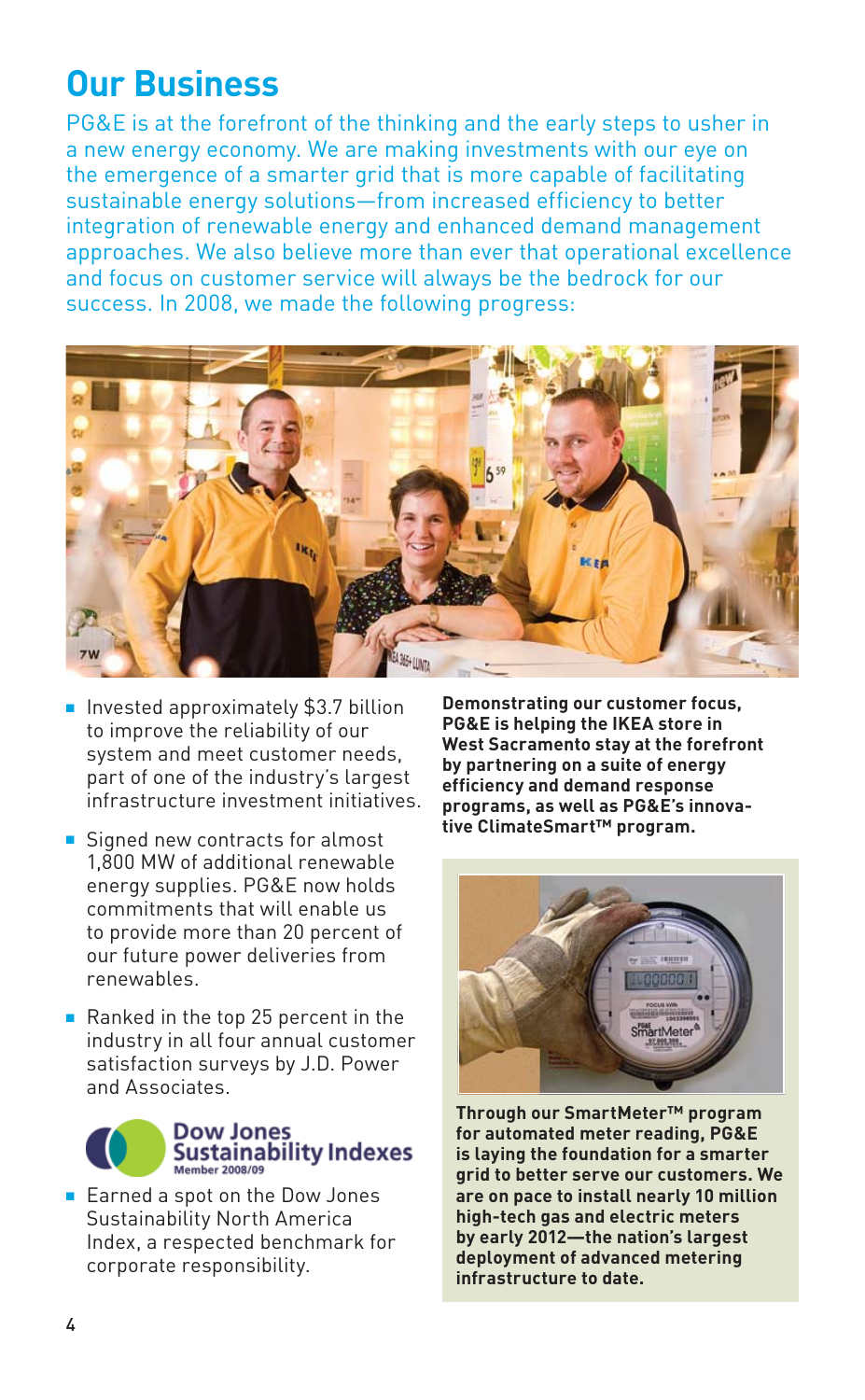# **Our Employees**

As we embark on a new energy future for the 21st century, we are drawing on the diversity of our communities for the next generation of PG&E workers. We are creating new strategies to attract the best talent and prepare people for careers in our industry. And we are building a workforce of energized employees who are committed to delivering rock-solid performance on fundamentals like operational reliability, safety and great customer service—and who embody the spirit of service that has defined our people for more than 100 years. We achieved several important milestones last year:

- $\blacksquare$  Adopted what we believe are the most exacting safety policies and practices in PG&E's history, recognizing that employee and public safety must be the foundation for everything we do.
- Created a new Chief Diversity Officer position to better coordinate our workforce, community and supplier diversity initiatives.
- $\blacksquare$  Strengthened training and development initiatives, such as establishing the PG&E Academy, a centralized learning organization designed to enhance the skills and qualifications of our employees.
- Continued to distinguish PG&E as an innovator in the field of workforce development through our PowerPathway™ program using a collaborative approach to help PG&E tap into its diverse communities and build capacity in California to produce the

## **Recognition for Diversity**

- <sup>n</sup> *Black Enterprise* magazine one of "40 Best Companies for Diversity"
- <sup>n</sup> *Hispanic Business* magazine among top 60 companies for **Hispanics**
- Human Rights Campaign received perfect score of 100 on Corporate Equality Index for sixth year in a row

skilled workers needed by our company and the industry.

**Recognized five employees** through the annual Mielke Awards for their exemplary community and volunteer service—from assisting cancer victims to supporting underserved youth.



**Results of Annual Employee Survey\*** (percentage of favorable responses)

#### 84%

PG&E is accountable for protecting the environment.

#### 80%

PG&E provides volunteer opportunities for employees to become more involved in the community.

#### 75%

PG&E is committed to having a positive impact on the communities where it does business.

\* 2008 was the first year for these survey questions.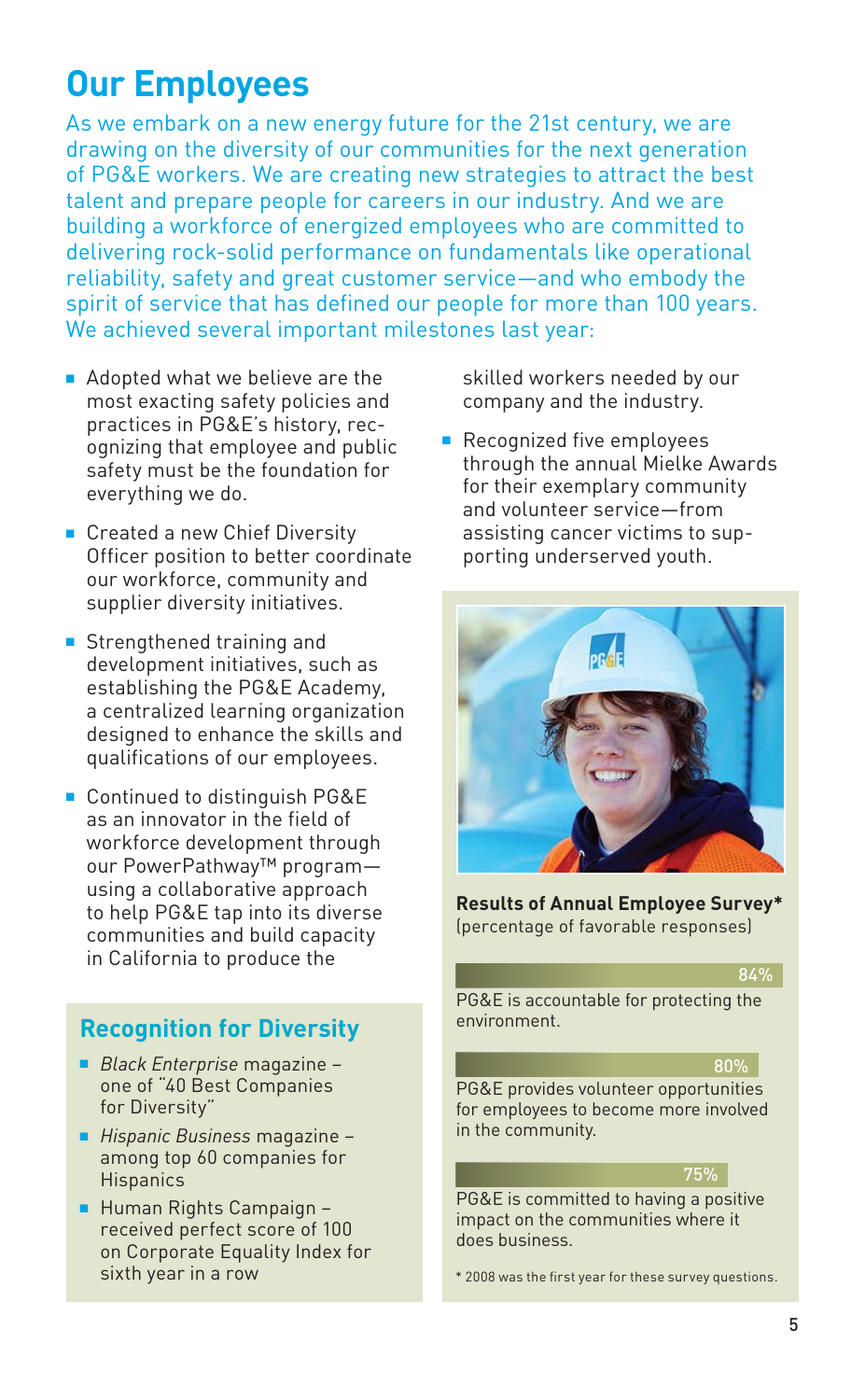# **Our Communities**

The privilege of being our customers' sole energy provider also comes with a unique responsibility to give back to our communities, helping to keep them healthy and vibrant—economically, environmentally and culturally. This responsibility has never been greater than it is today. As our customers and communities confront tremendous economic challenges, we are focusing our efforts to help customers in need throughout northern and central California. In 2008, we took a number of steps to make a difference:

- Made the largest shareholder-funded charitable commitment in PG&E's history, donating \$18.7 million to various organizations, representing 1.2 percent of our pre-tax earnings from operations. More than 70 percent of our contributions addressed the needs of low-income, minority and other underserved communities.
- Held more than 500 companysponsored events at which our employees volunteered approximately 21,750 hours—providing food to our neediest populations, cleaning up neighborhood parks and helping out in the classroom.
- Raised a record \$4.18 million in employee and retiree pledges through our 2009 Campaign for the Community, which benefits more than 4,000 schools and non-profit organizations.
- $\blacksquare$  Achieved the highest-ever level of spending on diverse suppliers,

totaling 23.9 percent of our total spending, or more than \$754 million.

**n** Continued to fulfill our commitments under PG&E's environmental justice policy, including hiring local workers to help dismantle the retired Hunters Point Power Plant in partnership with CityBuild, a San Francisco workforce training initiative.

In this difficult economy, PG&E is increasing its energy efficiency assistance, offering customers more flexibility and extending financial help to those in need. Through long-standing financial assistance programs, such as CARE, REACH and Energy Partners, PG&E is providing income-qualified customers with a variety of services to help them meet their energy needs. We are also planning a major expansion of our low-income programs over the next three years.



**PG&E is awarding a \$1.5 million grant over four years to the California Academy of Sciences—the largest grant ever made by the company to a single San Francisco institution. As the Academy's lead corporate sponsor, PG&E is supporting innovative sustainability exhibits and programs to help engage Californians in the effort to address climate change.**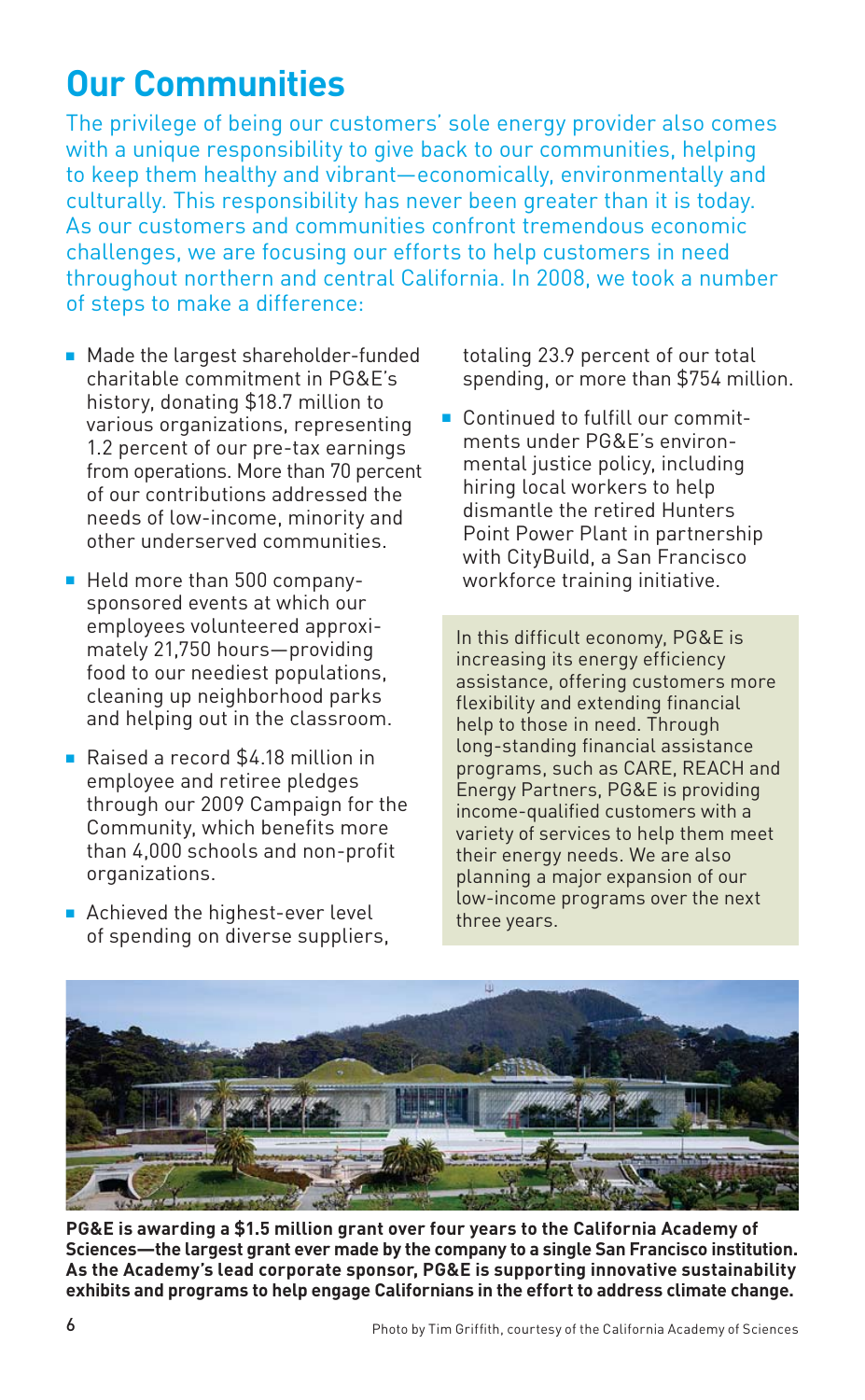# **Our Environment**

Today's sustainability challenges are inextricably woven together—from global warming to water conservation, forest and land management, energy conservation, waste minimization, air quality and habitat and species protection. Job number one in all of these areas will always continue to be excellence in environmental compliance—just as basic reliability is the foundation for meeting our customer commitments. But the best opportunities we have to grow and prosper are those that contribute smart, holistic solutions to the big challenges we all face. We worked to meet our environmental leadership goals in many ways last year:



**The new renewable energy agreements PG&E signed last year included some of the largest-ever commitments for utility-scale solar energy.**

- **F** Enabled our customers to achieve record energy savings through our 2006 to 2008 energy efficiency programs—completing the largest effort of its kind by a U.S. utility company.
- $\blacksquare$  Worked with policymakers to advocate a national, economywide cap-and-trade program to address climate change, working with the U.S. Climate Action Partnership, Clean Energy Group and other coalitions.
- $\blacksquare$  Interconnected more than 6,500 customer-owned solar power systems to the electric grid bringing our current total to more than 30,000 interconnected solar systems, more than any other utility in the country.

PG&E's pioneering ClimateSmart™ program is a voluntary, tax-deductible option that allows customers to balance out the greenhouse gas emissions produced by the energy they use. PG&E expects to achieve 1.5 million tons of greenhouse gas emission reductions to make participating customers carbon neutral.

**Began implementing our San** Joaquin Valley operations and maintenance habitat conservation plan, which uses innovative approaches to ensure protection of endangered plants and animals.